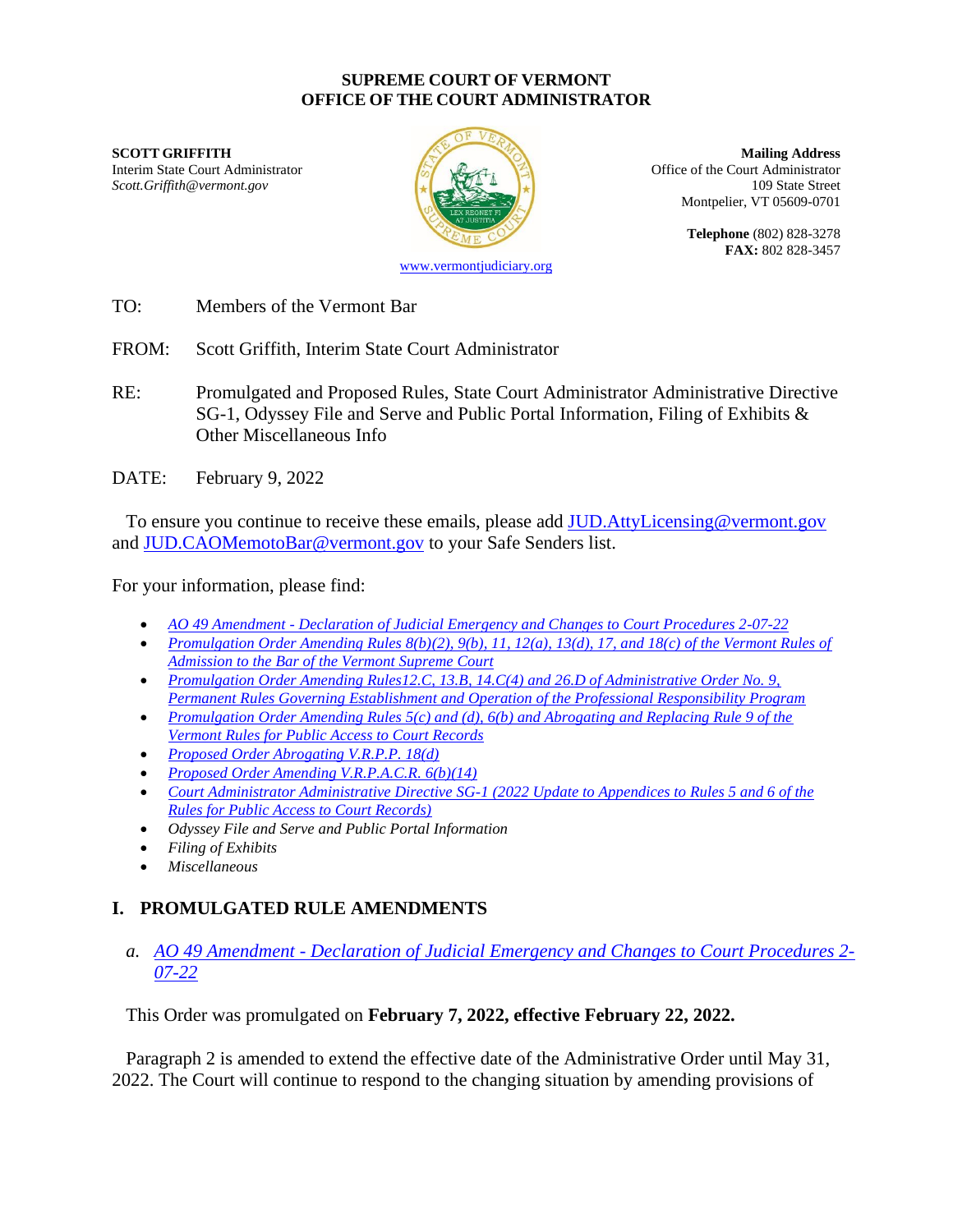the order as necessary but anticipates that some portions will continue to be necessary due to the ongoing impacts of the pandemic.

Administrative Order 49  $\sqrt{22(g)}$  provides a procedure for notifying defendants of the availability of federal funds under the Vermont Homeowner Assistance Program (VHAP) to assist borrowers with overdue mortgages in hopes of reducing foreclosures. The requirements of ¶ 22(g) apply in one-to-four-unit residential property foreclosure and replevin actions.

In essence,  $\sqrt{22(g)}$  requires a plaintiff in a covered action to serve notice on the defendant borrower of the availability of VHAP funds. If a defendant who has applied for VHAP funds so requests, any entry of judgment, notice of sale, sale of the property, or issuance of an order of replevin is automatically stayed for 60 days. The stay does not apply to foreclosure mediation unless ordered by the court. The court may terminate the stay if the plaintiff requests on a showing of one or more specific objections. The stay is terminated automatically after 60 days if no VHAP action has been reported and an extension is not sought. If plaintiff learns that defendant has applied to VHAP, plaintiff must report that fact to the court, which may take appropriate action. The court will terminate a stay upon notification by either party that the VHAP application was denied. The provision expires on September 30, 2025, or on the earlier exhaustion of VHAP funds.

Two new forms are adopted.  $\Delta$ ppendix  $E$  provides a form for plaintiffs to certify compliance with the notice requirement. [Appendix F](https://www.vermontjudiciary.org/sites/default/files/documents/APPENDIX-F-Notice-to-Homeowner-re_VHAP.pdf) contains the notice to defendants and a sample request to stay that can be filed by a defendant.

Former  $\P$  22(g), requiring the Civil Rules Committee to consider appropriate permanent rules changes to be made after A.O. 49 expires, has been redesignated as ¶ 22(h).

The full text of Administrative Order 49 and other updates regarding COVID-19 and court operations are available at [\[https://www.vermontjudiciary.org/about-vermont-judiciary/covid-19](https://www.vermontjudiciary.org/about-vermont-judiciary/covid-19-and-court-operations) [and-court-operations\]](https://www.vermontjudiciary.org/about-vermont-judiciary/covid-19-and-court-operations)

#### *b. [Promulgation Order Amending Rules 8\(b\)\(2\), 9\(b\), 11, 12\(a\), 13\(d\), 17, and 18\(c\) of the](https://www.vermontjudiciary.org/sites/default/files/documents/PROMULGATEDRules%20of%20Admission%20to%20Bar%208%28b%29%282%29%209%28b%29%2011%2012%28a%29%2013%28d%29%2017%20and%2018%28c%29--STAMPED_0.pdf)  [Vermont Rules of Admission to the Bar of the Vermont Supreme Court](https://www.vermontjudiciary.org/sites/default/files/documents/PROMULGATEDRules%20of%20Admission%20to%20Bar%208%28b%29%282%29%209%28b%29%2011%2012%28a%29%2013%28d%29%2017%20and%2018%28c%29--STAMPED_0.pdf)*

#### This Order was promulgated on **February 7, 2022, effective April 11, 2022.**

The amendment to Rule  $8(b)(2)$  clarifies what factors the Board of Bar Examiners considers when determining whether to waive the requirement that an applicant who has graduated from a foreign law school also be admitted to the bar in the foreign jurisdiction.

The amendment to Rule 9(b)(1) delineates what factors the Board of Bar Examiners considers when determining whether to waive the requirement that the bar exam be taken within five years of graduating from law school or completing the LOS Program. The amendment to wording in Rule 9(b)(3) regarding the passing UBE score is also corrected to specify that an Applicant must receive a score of 270 or higher.

The amendment to Rule 11 regarding the MPRE passing score is corrected to clarify that an Applicant must receive a score of 80 or higher.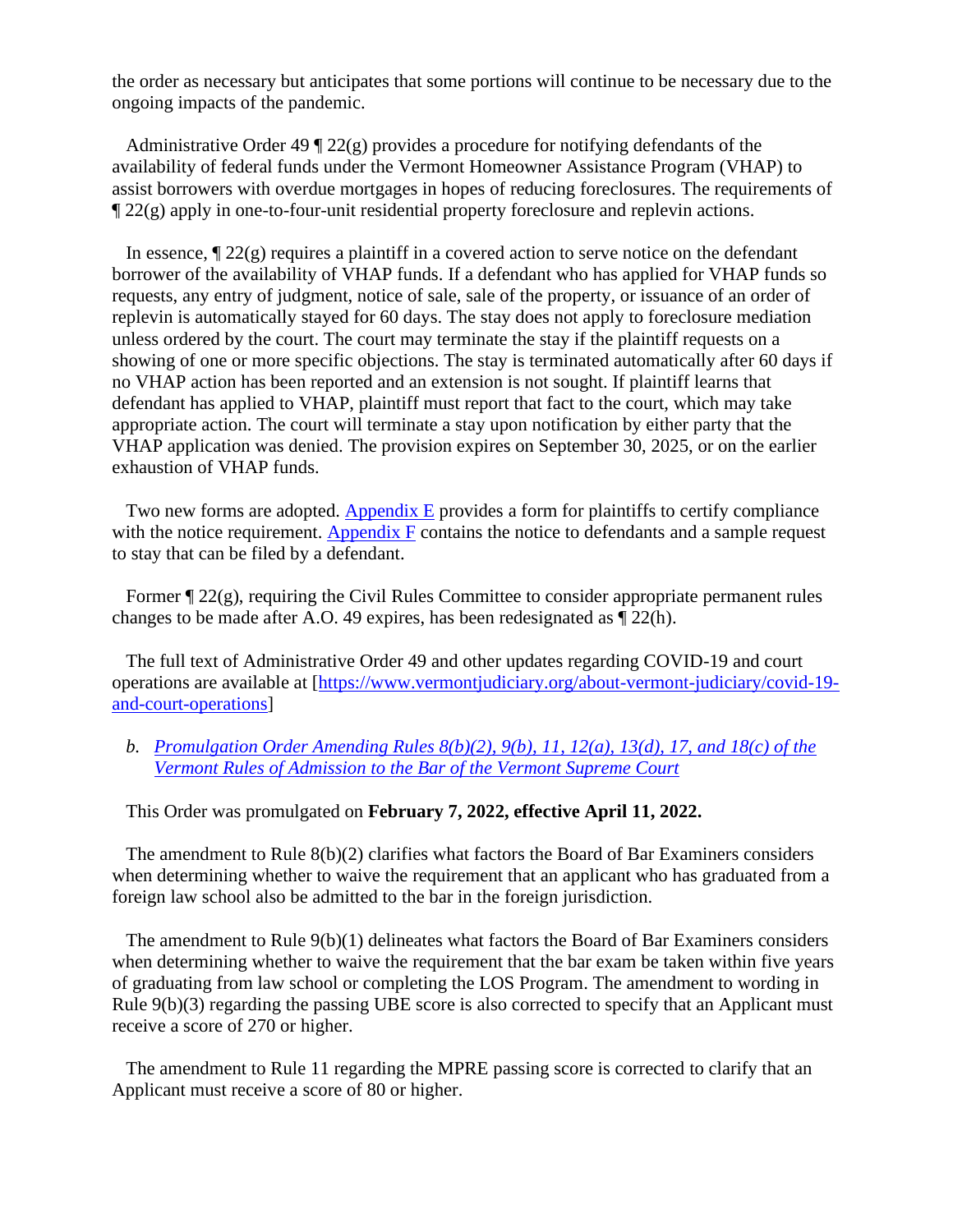The amendment to Rule  $12(a)(2)$  allows applicants to commence their mentorship prior to admission to the bar. Also, references in the Rule to the "the Board of Continuing Legal Education" are changed to "the Board of Mandatory Continuing Legal Education" to accurately reflect the name of the Board.

The amendment to Rule 13(d) clarifies what factors the Board of Bar Examiners considers when determining whether to waive the requirement that the bar exam must be taken within five years of graduating from law school or completing the LOS Program.

The amendment to Rule 17 amends the opening sentence of the rule to correct the cross reference to Rule 16.

The amendment to Rule 18(c) requires an applicant to file a notice of appeal within 30 days of the date of a decision rather than 30 days of date the decision was mailed. This reflects the practice of notifying applicants (via electronic means) of the panel's decision on the same day the decision issues.

*c. [Promulgation Order Amending Rules12.C, 13.B, 14.C\(4\) and 26.D of Administrative Order](https://www.vermontjudiciary.org/sites/default/files/documents/PROMULGATED%20AO9%20Rules%2012.C%2013.B%2014.C%284%29%20and%2026.D--STAMPED.pdf)  [No. 9, Permanent Rules Governing Establishment and Operation of the Professional](https://www.vermontjudiciary.org/sites/default/files/documents/PROMULGATED%20AO9%20Rules%2012.C%2013.B%2014.C%284%29%20and%2026.D--STAMPED.pdf)  [Responsibility Program](https://www.vermontjudiciary.org/sites/default/files/documents/PROMULGATED%20AO9%20Rules%2012.C%2013.B%2014.C%284%29%20and%2026.D--STAMPED.pdf)*

This Order was promulgated on **February 7, 2022, effective April 11, 2022.**

Several amendments are made to provide correct cross references. Rule 12.C is amended to correct a cross reference from Rule 15 to Rule 13. Rule 13.B is amended to correct a cross reference from Rule 15.D to Rule 13.D. Rule 14.C is amended to correct a cross reference in 14.C(4) from Rule 15.D(5) to Rule 15 generally. Rule 26.D is amended to correct a cross reference from Rule 15.E to Rule 13.E.

*d. [Promulgation Order Amending Rules 5\(c\) and \(d\), 6\(b\) and Abrogating and Replacing](https://www.vermontjudiciary.org/sites/default/files/documents/PROMULGATEDVRPACR%205%28c-d%29%206%28b%29%20and%20Replacing%209--STAMPED.pdf)  [Rule 9 of the Vermont Rules for Public Access to Court Records](https://www.vermontjudiciary.org/sites/default/files/documents/PROMULGATEDVRPACR%205%28c-d%29%206%28b%29%20and%20Replacing%209--STAMPED.pdf)*

## This Order was promulgated on **February 7, 2022, effective April 11, 2022.**

The amendments to Rule 5(c) and (d) clarify that the specific right of access to records for lawyers and guardians ad litem applies unless there is a restriction on access, such as for records containing trade secrets or other confidential information that is sealed from particular parties.

New Rule 6(b)(20) adds an exception to public access for motions for ex parte relief until there is a court decision on the motion. New Rule 6(b)(21) adds an exception to public access for records subject to a motion for in camera review subject to the court's decision. New Rule 6(b)(22) adds an exception to public access for records containing trade secrets or other confidential business information.

Rule 9 which concerns limiting or granting access to court records, is abrogated and replaced. Under the amended version, a hearing on a motion to seal or redact is not required unless there is a request or an objection to sealing or redacting or the court orders a hearing. The rule deletes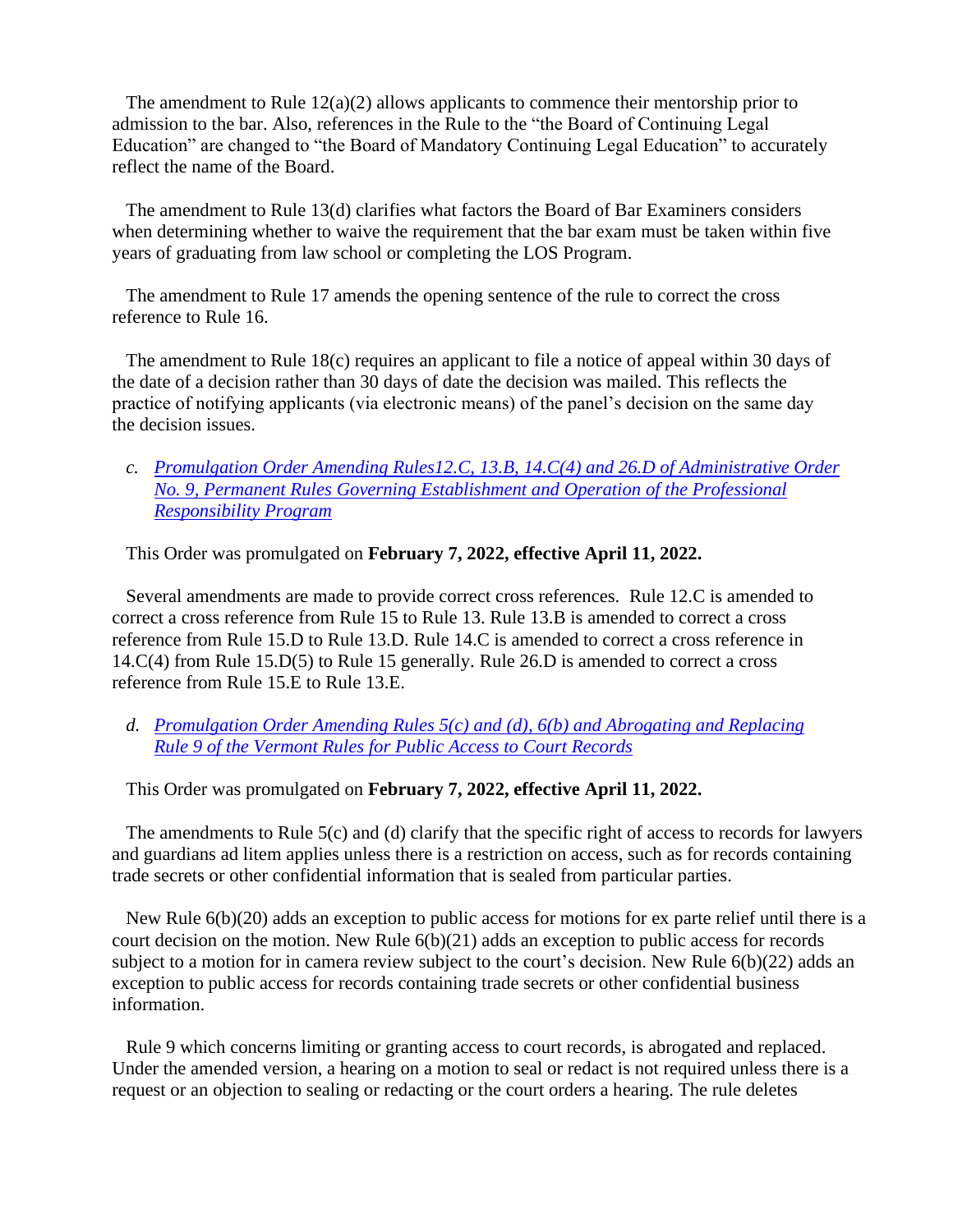reference to standing and instead provides a practical description of persons who are entitled to notice and an opportunity for hearing. The rule describes the circumstances in which all parties to a case may stipulate to the sealing or redacting of a document or documents, subject to the court's finding of good cause. Rule 9(e) contains a provision specifying that a party can seek permission to appeal ruling on a motion to seal or for access through V.R.A.P. 5.1. Rule 9(f) addresses requests to seal that are made directly to the Supreme Court concerning Supreme Court documents.

## **II. PROPOSED RULE AMENDMENTS (NOTE: THE FOLLOWING AMENDMENTS HAVE BEEN PROPOSED AND HAVE NOT BEEN APPROVED BY THE SUPREME COURT.)**

## *a. [Proposed Order Abrogating V.R.P.P. 18\(d\)](https://www.vermontjudiciary.org/sites/default/files/documents/PROPOSEDAbrogatingVRPP18%28d%29--FOR%20COMMENT.pdf)*

The proposed amendment abrogates Rule 18(d) as obsolete. For proceedings under 14 V.S.A., ch. 111, representation by guardians ad litem and attorneys are now covered by V.R.P.P. 80.9 and 80.10, rather than by V.R.F.P. 6 and 6.1 as formerly indicated in Rule 18(d).

Comments on this proposed amendment should be sent by **April 11, 2022,** to Hon. Jeffrey Kilgore, Chair of the Advisory Committee on the Rules of Probate Procedure, at the following address:

> Hon. Jeffrey Kilgore [Jeffrey.Kilgore@vermont.gov](mailto:Jeffrey.Kilgore@vermont.gov)

## *b. [Proposed Order Amending V.R.P.A.C.R. 6\(b\)\(14\)](https://www.vermontjudiciary.org/sites/default/files/documents/PROPOSED%20VRPACR%206%28b%29%2814%29--FOR%20COMMENT.pdf)*

Rule 6(b)(14) contains a list of exemptions of personally identifying information. Rule  $6(b)(14)(v)$  previously exempted the name "of a child alleged to be a victim" in a criminal case. To alleviate any confusion regarding whether the exemption referred to the alleged victim's age at the time of the offense or currently, the proposal clarifies that the exemption applies to an alleged victim who was a minor at the time of the offense. The amendment also substitutes the term "minor" for "child" because minor is a legal term already defined by statute. See 1 V.S.A. § 173.

Comments on this proposed amendment should be sent by **April 11, 2022**, to Hon. Timothy B. Tomasi, Chair of the Advisory Committee on the Rules for Public Access to Court Records, at the following address:

> Honorable Timothy B. Tomasi, Chair [Timothy.Tomasi@vermont.gov](mailto:Timothy.Tomasi@vermont.gov)

## **III. STATE COURT ADMINISTRATOR DIRECTIVE**

*[Court Administrator Administrative Directive SG-1 \(2022 Update to Appendices to Rules 5 and](https://www.vermontjudiciary.org/sites/default/files/documents/Court%20Administrator%20Administrative%20Directive%20SG-1%20%282022%20Update%20to%20Appendices%20to%20Rules%205%20and%206%20of%20the%20Rules%20for%20Public%20Access_1.pdf)  [6 of the Rules for Public Access to Court Records\)](https://www.vermontjudiciary.org/sites/default/files/documents/Court%20Administrator%20Administrative%20Directive%20SG-1%20%282022%20Update%20to%20Appendices%20to%20Rules%205%20and%206%20of%20the%20Rules%20for%20Public%20Access_1.pdf)*

This Directive was promulgated on February 7, 2022; effective immediately.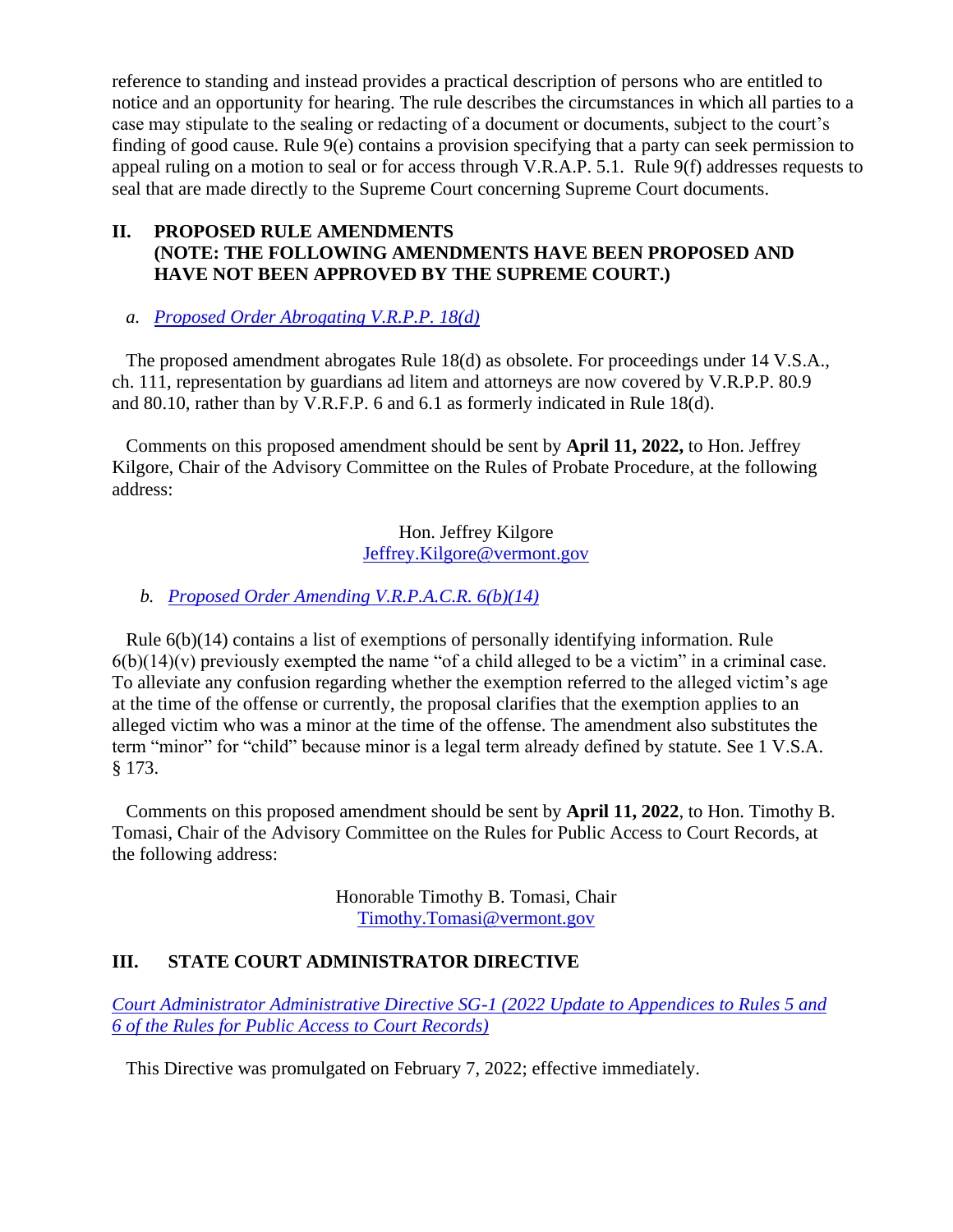Vermont Rules for Public Access to Court Records 5 and 6 have accompanying appendices that list provisions of statutes and court rules granting specific rights of access to otherwise nonpublic information or limit access to judicial branch case records. The Court Administrator is obligated to update the appendices each year. This directive provides amendments to those appendices.

## **IV. ODYSSEY FILE & SERVE AND PUBLIC PORTAL INFORMATION**

As of April 1, 2021, there is a new efiling use fee structure for users of Odyssey File & Serve (OFS). The new per case fee is \$14 per filer or firm, payable upon a party's first filing after April 1, 2021. This replaces the previous \$5.25 fee per envelope model. The Judiciary encourages all practitioners and others interested to learn more at [www.vermontjudiciary.org/efiling](https://www.vermontjudiciary.org/efiling)

All Superior Courts, including the Environmental Division, the Judicial Bureau, and the Supreme Court are using Odyssey and accepting electronic filings through Odyssey File & Serve. Please use the following links to access Odyssey electronic filing and portal systems and for more information.

Attorneys must select the party they represent as the "person responsible for fees" in the Fee section of the filing process. Additionally, when the attorney represents more than one party, attorneys should continue to select the same party as the "person responsible for fees"; otherwise, the attorney will incur an additional efiling use fee.

**Odyssey File & Serve.** Odyssey File & Serve (OFS) is the platform through which you electronically file with the courts. To access OFS, please visit <https://vermont.tylerhost.net/ofsweb>

You can access user guides through the "User Guides" link in the "Self Help" window. You can also access docket-specific user guides and a new Frequently Asked Questions on the judiciary's website at [https://www.vermontjudiciary.org/about-vermont-judiciary/electronic](https://www.vermontjudiciary.org/about-vermont-judiciary/electronic-access/electronic-filing)[access/electronic-filing](https://www.vermontjudiciary.org/about-vermont-judiciary/electronic-access/electronic-filing) 

For technical support regarding Odyssey File & Serve, please contact Tyler Technologies at 800- 297-5377 or [efiling.support@tylertech.com](mailto:efiling.support@tylertech.com)

If you have procedural questions about OFS, please email the judiciary at [JUD.EFileSupport@vermont.gov](mailto:JUD.EFileSupport@vermont.gov)

**Odyssey Public Portal**. The Odyssey Public Portal allows you to view your case files. To access the portal, please visit<https://publicportal.courts.vt.gov/Portal/> Before you can view your case files, you must first register in the portal and then request elevated access. The Public Portal User Guide contains instructions on how to register and request elevated access. You can read the user guide on our website at<https://www.vermontjudiciary.org/about-vermont-judiciary/public-portal>

For technical support regarding the Public Portal, please contact the Vermont Judiciary's HelpDesk at [Jud.helpdesk@vermont.gov](mailto:Jud.helpdesk@vermont.gov) When emailing, please write "**Public Portal**" in the subject line.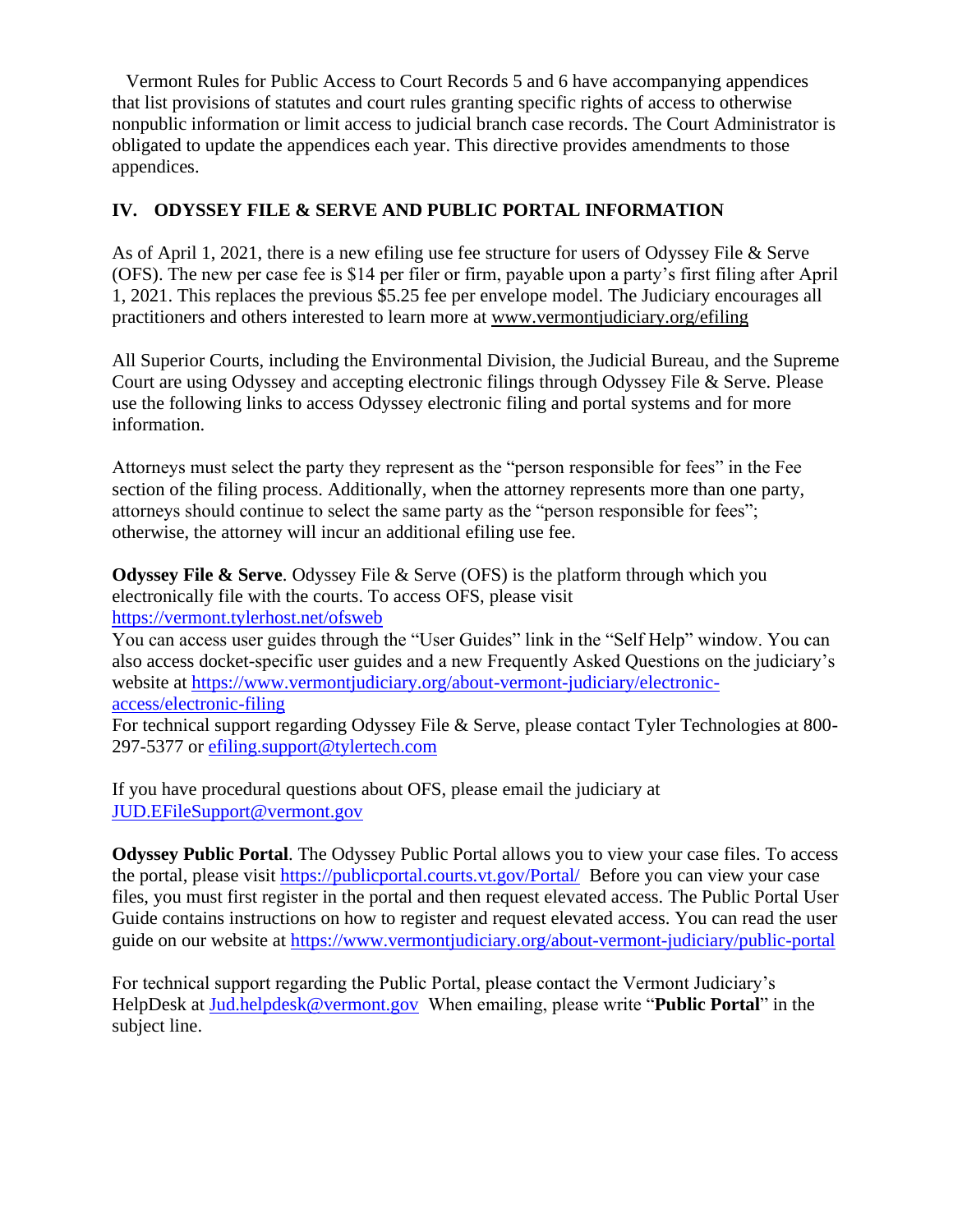## **Efiling Training Opportunities**

**Watch a pre-recorded efiling training webinar from the Vermont Judiciary.** The judiciary's NG-CMS project team recorded a demonstration of how to use Odyssey File & Serve that you can view here: [https://www.youtube.com/watch?v=ke2ouMDK4VQ&feature=emb\\_title](https://www.youtube.com/watch?v=ke2ouMDK4VQ&feature=emb_title)

**Practice setting up your firm and submitting filings.** For hands on practice, you can create your firm, register users, and begin filing practice cases in the Vermont "**Stage**" environment. Be sure that the web address includes the word "stage" [\(https://vermont-stage.tylerhost.net/ofsweb\)](https://vermont-stage.tylerhost.net/ofsweb). The Stage environment is available any time. Please note that submissions will only be reviewed periodically, so you may not get a timely response on whether your practice submissions have been accepted. The Stage environment is available now only for familiarity and direct hands-on experience and is not a substitute for registering on the actual efiling site when you are ready.

# **V. FILING OF EXHIBITS**

Per the 2020 Vermont Rules for Electronic Filing, all electronically filed documents (including exhibit lists and exhibits) must be submitted in PDF format. It is recommended that the exhibit list be filed in Odyssey File & Serve (OFS) as a "Lead Document" and that any PDF exhibits be filed as attachments to that exhibit list.

Multimedia files that cannot be converted to PDF format should be submitted by nonelectronic means on a CD, DVD, or USB flash drive (aka thumb drive) and can be mailed or delivered to the court. It is recommended that filers indicate this on the exhibit list being filed in OFS. Please note that while the courts are equipped to view common multimedia formats (such as .mp3, .mp4, .mpeg, .mov, .wmv files), the filer will have to provide compatible player software if an exhibit is in a proprietary multimedia format.

Finally, please remember that regardless of how an exhibit is filed, it is the filer's responsibility during a hearing to present the exhibits. During remote hearings, this means the filer must either assure that all witnesses have been provided with the marked exhibits in advance and have them available to view; or be able to share his or her screen to allow all participants to view the exhibit. If the exhibit is a video or audio file, the litigant must be prepared to play it during the hearing.

## **VI. MISCELLANEOUS**

#### *a. Court Forms*

Court forms are constantly being updated. Please refer to the judiciary website for the most upto-date forms,<https://www.vermontjudiciary.org/court-forms>

Please use the link below to report any form question, concern or issue <http://www.vermontjudiciary.org/website-feedback-form> or you can access our Website Feedback program at the bottom of each web page.